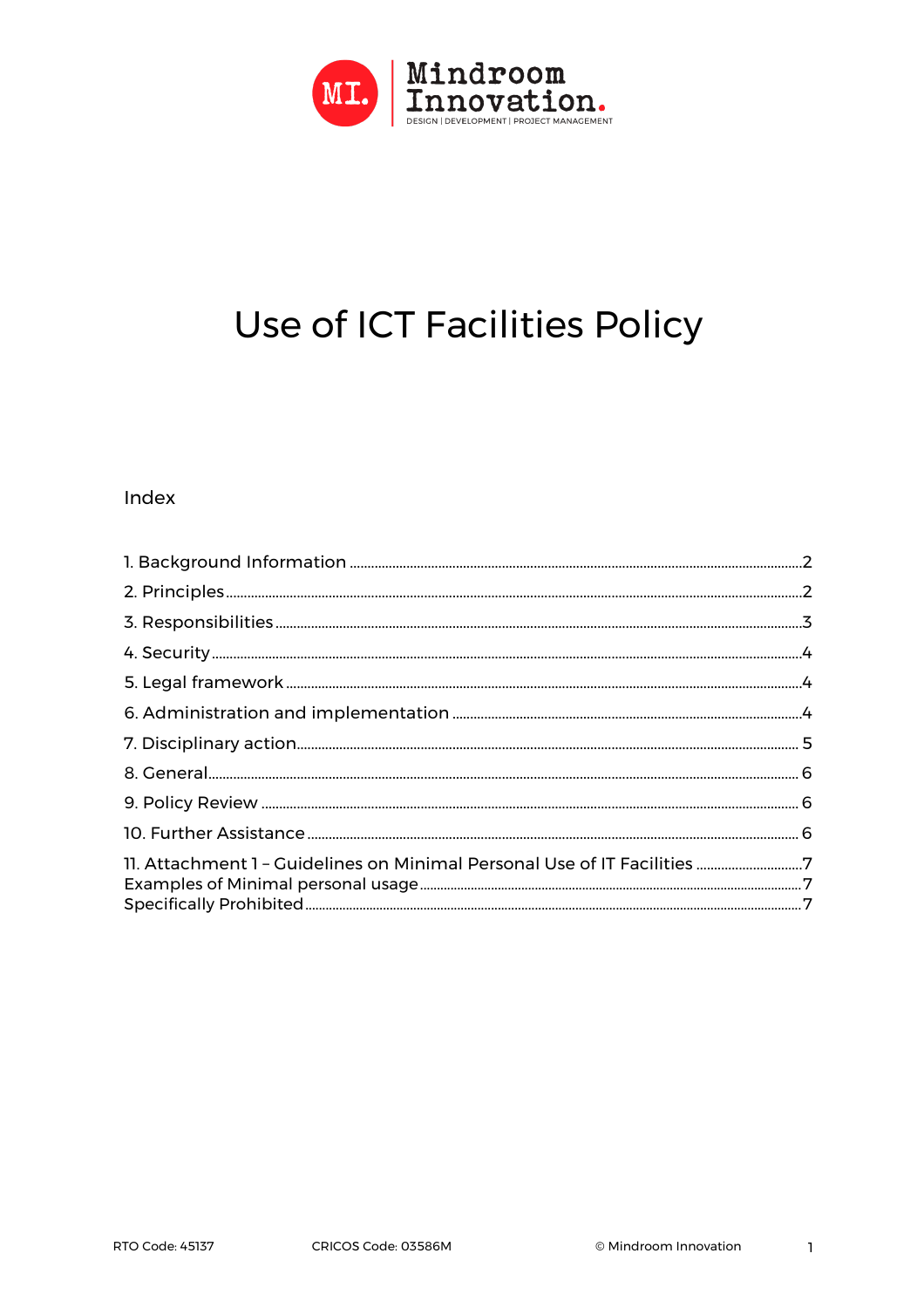

## 1. Background Information

This policy is designed to guide members of the Mindroom Innovation (including students, staff, guests and partners ) and contractors in the acceptable use of telephone, computer and information systems and networks (including local and hard drives, Internet, email and other electronic technologies) (Mindroom Innovation IT Facilities') provided by Mindroom Innovation.

This policy is intended to be read in conjunction with other relevant policies which includes but are not limited to the INTERNATIONAL STUDENT HANDBOOK, CODE OF CONDUCT INTERNATIONAL STUDENTS POLICY, BULLYING AND HARASSMENT POLICY, and PRIVACY POLICY; and all codes of conduct relating to staff and students.

Use of the MI ICT Facilities, including telephones and computers (including the internet, and email, apps and systems) indicates agreement to comply with, and understanding of, this policy.

## 2. Principles

The MI ICT Facilities, and in particular Internet, computer and telephone facilities, are important resources that the RTO makes available to staff and students with the understanding that they are used for research, teaching and community services in agreement with the RTO mission and mandate. It is therefore the responsibility of the user to make appropriate use of these facilities. Whatever the usage, the RTO expects the user to show that the use of these facilities is fully compatible with this guiding principle. Notwithstanding this personal obligation on the behalf of each user, the RTO may at any time take appropriate action to establish if MI ICT Facilities are being misused. In case of doubt it is for the user to prove that the facilities are being used properly.

Subject to the above understanding, the RTO staff and students are encouraged to make innovative and creative use of information technologies in support of education and research and will generally be provided with Internet access.

Access to information representing a multitude of views on current and historical issues is allowed for the information and enlightenment of the RTO. Consistent with other RTO policies, this policy is intended to respect the rights of individuals and articulate the obligations of academic freedom.

The RTO recognises that the purpose of copyright is to protect the rights of the creators of intellectual property and to prevent the unauthorised use of commercial products.

The RTO cannot guarantee the protection of individuals against the existence or receipt of material that may be offensive to them. As such, those who make use of electronic communications are warned that they may traverse or be recipients of material they find offensive.

Those who use telephones email and/or make information about themselves available on the Internet should be aware that invasions of privacy may sometimes occur and the RTO cannot protect users from technological abuse. Users are reminded that email should not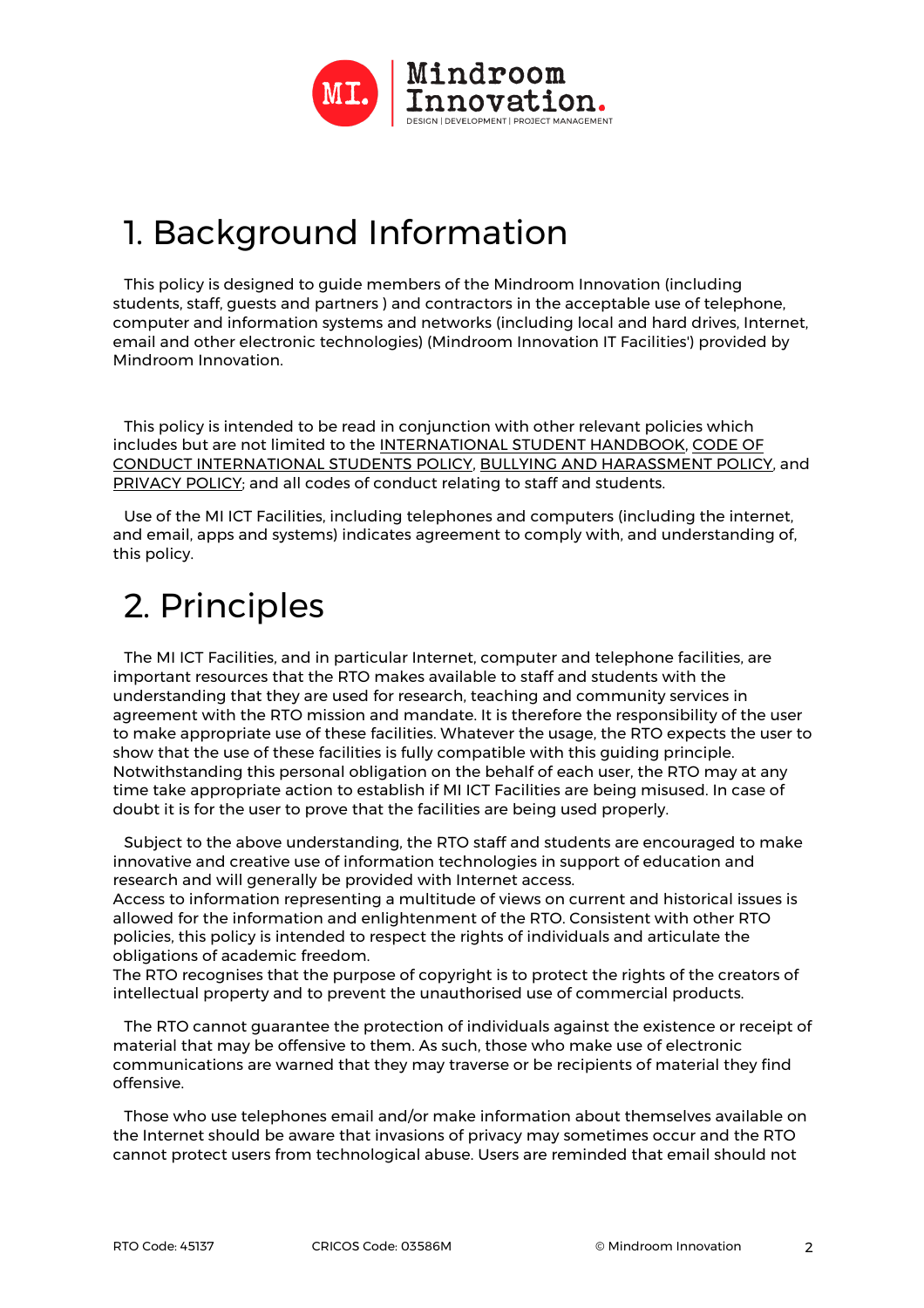

be used to send sensitive and confidential information unless appropriate security measures, including encryption, have been taken.

The MI ICT Facilities are limited and should be used wisely and carefully with consideration for the rights of others. These facilities offer powerful tools for communication amongst members of Mindroom Innovation RTO and of communities outside the RTO. When used appropriately, these tools can enhance dialogue and understanding. When used unlawfully or inappropriately, however, these tools may infringe on the beliefs or rights of others.

## 3. Responsibilities

Access to and use of the MI ICT Facilities is a privilege provided (and which may be removed) at MI's discretion that carries associated responsibilities including the following.

3.1 MI ICT Facilities are to be used only for RTO-related research, instruction, learning, and dissemination of scholarly information, administrative and business- related activities unless otherwise determined by the RTO. In addition, such use must be conducted in a manner that is lawful and respectful to others.

3.2 The RTO, as a matter of discretion, permits minimal use of its telephone facilities to make and receive personal calls, and some use of its internet and email facilities to send and receive personal messages, provided that such use is minimal and kept to a reasonable level and does not adversely impact on personal work productivity. See attached Guidelines on Limited personal use of MI ICT Facilities. The RTO may cease to allow such personal use at any time.

3.3 Users may not attempt to modify MI's Facilities - including its computer system and network facilities or attempt to crash systems. They must not tamper with any software protection or restrictions placed on computer applications or files.

3.4 Users may not encroach on others' use of the MI ICT Facilities, including computer resources by using them inappropriately. Such activities would include, but are not limited to,

- party-political activities;
- tying up computer resources for game playing,
- waging or betting or other trivial applications;
- sending harassing or frivolous messages, such as chain letters, junk mail and other types of broadcast material, either locally or over the Internet;
- knowingly accessing or sending sexually explicit, pornographic or otherwise offensive material;
- using without thought, excessive amounts of storage;
- intentionally introducing any computer viruses or other rogue programs to Mindroom Innovation hardware or software or physically damaging systems.

Under no circumstances will the RTO tolerate misuse of the MI ICT Facilities for harassment including but not limited to unlawful harassment such as sexual harassment. Further details of what constitutes harassment may be found in the RTO's policy on Discrimination and Harassment. If a person using any of the MI ICT Facilities believes that she/he has been harassed as a result of an electronically transmitted message (or otherwise) it is important that the message (or applicable material) not be erased.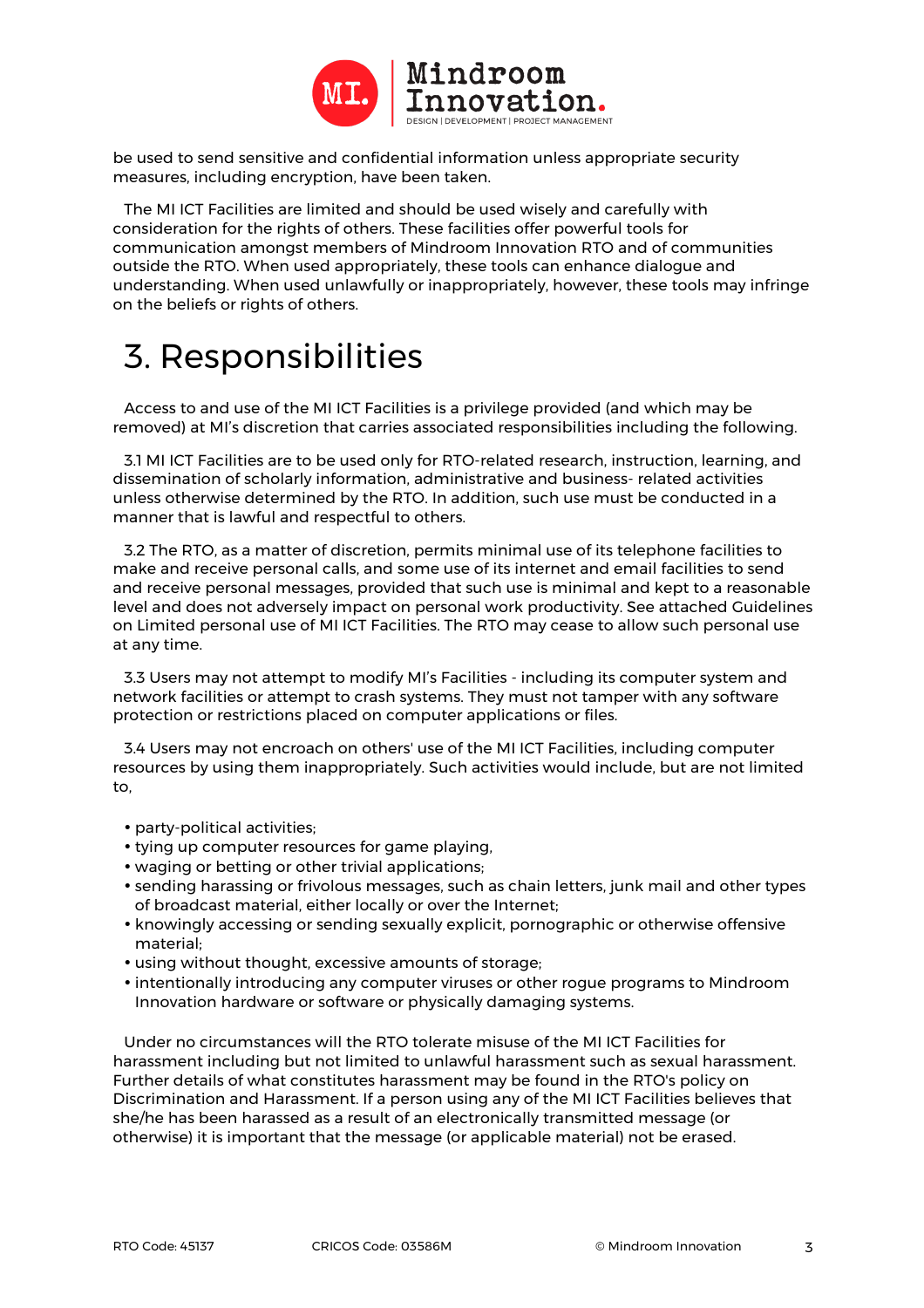

Rather, the message should be saved and the origin, date, time and location of the message should be written down and the procedure followed in the applicable RTO grievance management policy.

**3.5** Users must not purport to express views on behalf of the RTO without official authorisation to do so, or to cause another person to reasonably misconstrue that a personal view represents the official position of the RTO.

**3.6** Users must remember that information distributed through the MI ICT Facilities is a form of publishing, and many of the same standards apply. The MI directors have the responsibility for ensuring that RTO standards for publishing information about the RTO are met.

**3.7** The use of the MI ICT Facilities for commercial purposes is expressly forbidden unless it is for the authorised commercial activities of the RTO.

### 4. Security

**4.1** Users are not permitted to gain access to the Internet other than through WIFI MI-Student and MI-Student-5G.

The password will be given by one of the staff, and the wifi must be used only by members.

**4.2** Users are responsible for all use of their computer account(s). They should make appropriate use of the system and network-provided protection features and take precautions against others obtaining access to their computer resources. Individual password security is the responsibility of each user.

## 5. Legal framework

**5.1** Users are responsible for making use of software and electronic materials in accordance with copyright and licensing restrictions and applicable RTO policies. MI ICT Facilities, equipment and software may not be used to violate copyright or the terms of any licence agreement. No one may inspect, modify, distribute or copy proprietary data, directories, programs, files, disks or other software without proper authorisation.

**5.2** Staff are reminded that the RTO is the owner of copyright over, among other things, all email messages created by its employees as part of their employment.

**5.3** All members of the RTO are bound by federal and state laws relating to harassment, copyright, breach of confidence, defamation, privacy, anti- discrimination, personal information and other statutes relating to electronic media.

### 6. Administration and implementation

Surveillance, Logging and monitoring of MI ICT Facilities (other than telephones)

**6.1** The RTO conducts surveillance of the MI ICT Facilities (other than the content of telephone calls). As part of this, all actions performed using the MI ICT Facilities (except for the content of telephone calls) can be logged and may be monitored by the RTO, or by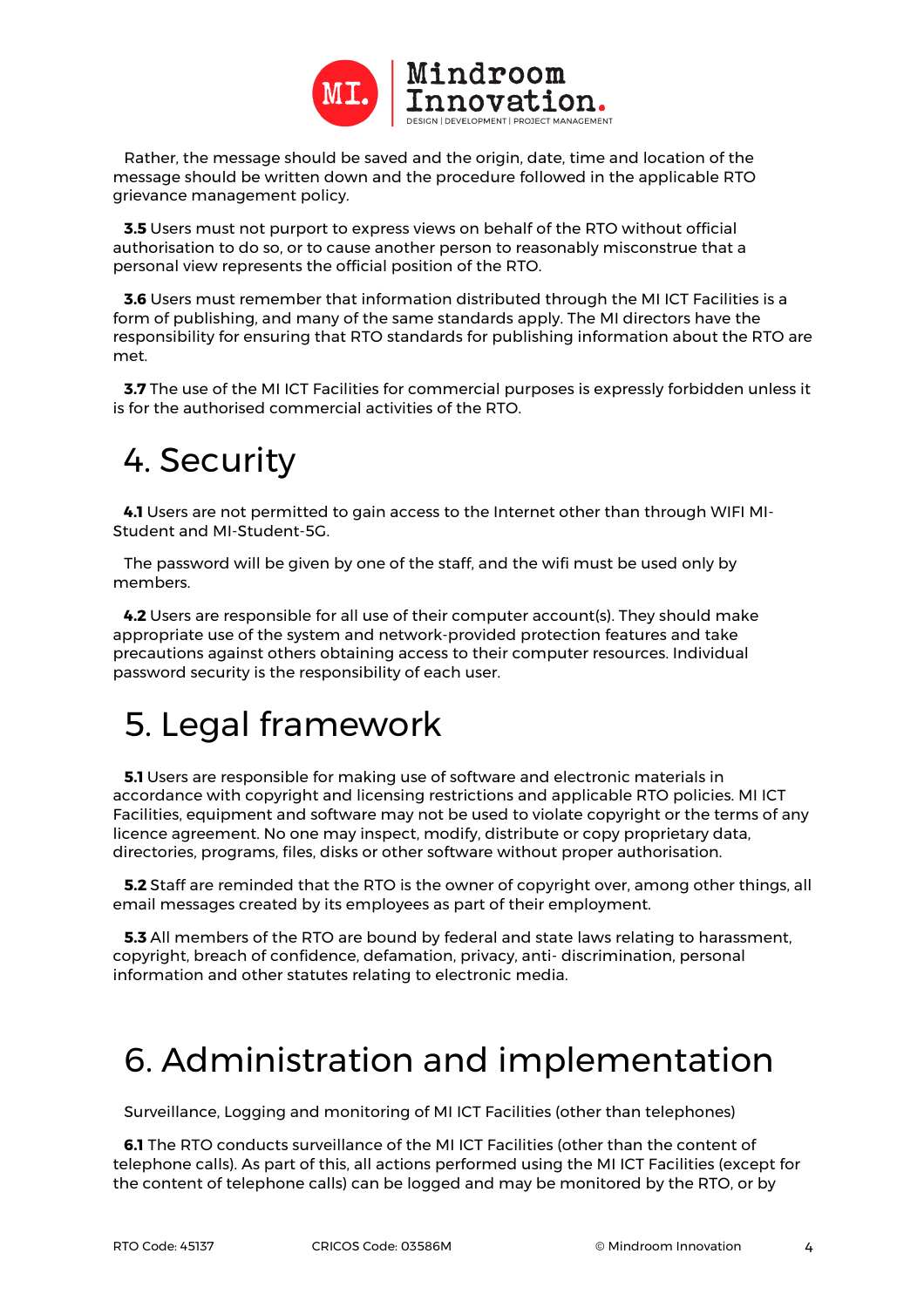

another person on the RTO's behalf, on an ongoing basis. You should expect this surveillance to be continuous and ongoing. This includes document creation and deletion, file management, email and other electronic communications which are sent or received, both internally and externally, and internet activity (including the sites visited, the content of those sites and the time spent at each site). The RTO considers that such surveillance is appropriate to allow it to, among other things, enforce its policies to prevent the use of proprietary software or copies of electronic texts or images in disregard of copyright restrictions or contractual obligations; to safeguard the integrity of computers, networks and data either at the RTO or elsewhere and to protect the RTO against any untoward consequences.

**6.2** The RTO may restrict the use of the MI ICT Facilities (including computers, Internet, email and other network systems) where it believes it is appropriate to do so, for example if they are non-work related or wasteful of electronic resources, such as broadcast or mass emailing. In addition the RTO may block access to internet sites if it considers it appropriate to do so. The RTO reserves the right to limit access to its networks through RTO-owned or other computers and to remove or limit access to material stored on RTO-owned computers. The RTO also reserves the right to limit the size of individual electronic mail items sent, the total volume of mail sent and the amount of electronic mail retained on central mail servers.

## 7. Disciplinary action

**7.1** All users are expected to conduct themselves consistently with the obligations outlined in this policy and all other applicable RTO policies. Failure to comply with this policy or any form of misuse of the MI ICT Facilities may subject the user to disciplinary action. When appropriate, temporary restrictive actions will be taken by system or network administrators pending further disciplinary action.

**7.2** This policy does not preclude action being taken against members of the RTO (including staff and students) under Australian law generally and QLD.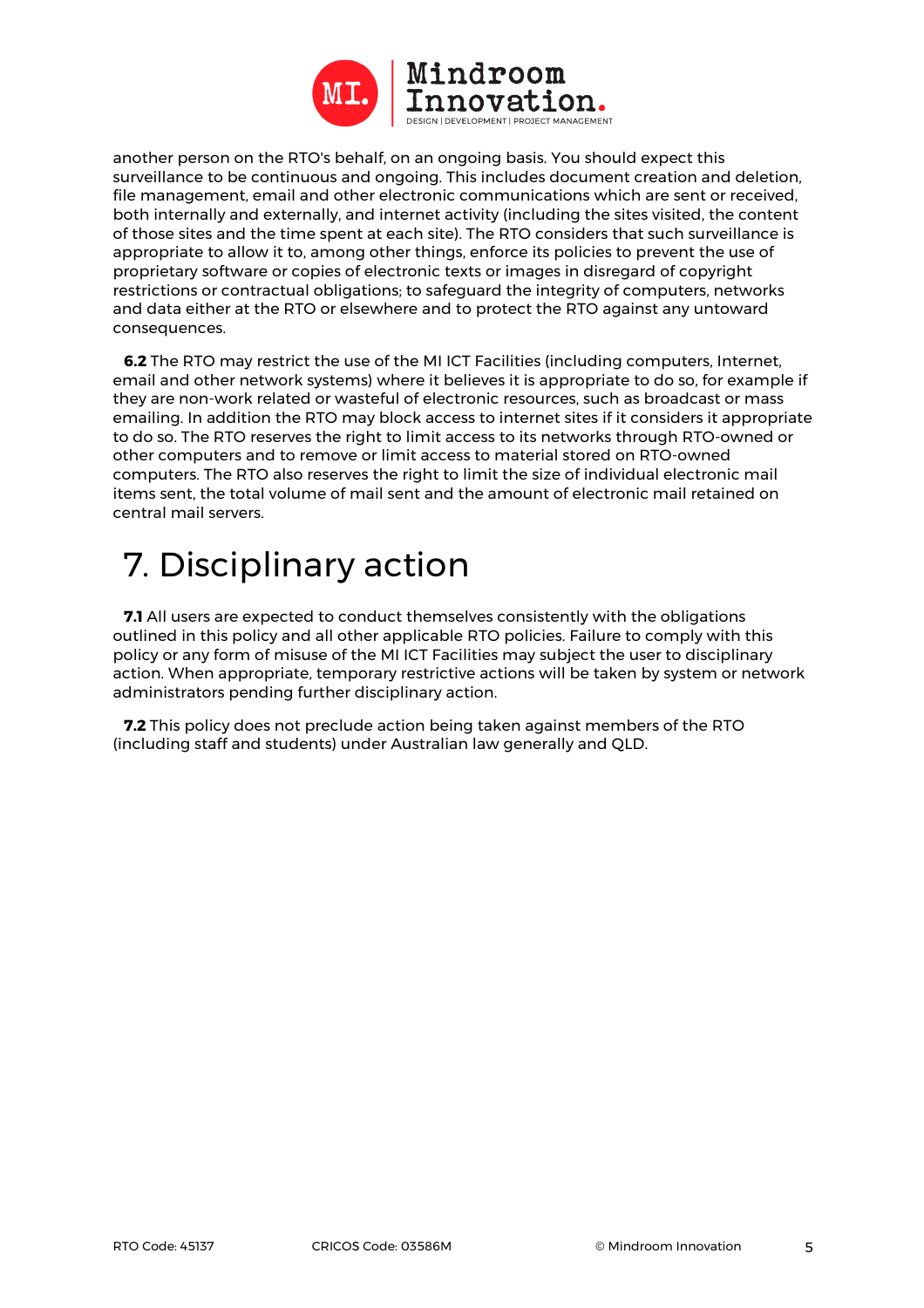

## 8. General

**8.1** The terms and prescribed conduct described in the policy are not intended to be exhaustive, nor do they anticipate every possible use of the MI ICT Facilities. Users are encouraged to act with caution and take into account the underlying principles intended by this policy. If users feel unsure of the appropriate action relating to the use of any of the MI ICT Facilities they should contact nominated supervisor in the first instance.

## 9. Policy Review

The RTO may make changes to this Policy from time to time to improve the effectiveness of its operation. Staff members who wish to make comments about this Policy may forward suggestions to the students support and HR department, info@mindroom.com.au

## 10. Further Assistance

Students and Staff wishing to obtain further information on the Use of ICT Policy shall contact the students support on: info@mindroom.com.au